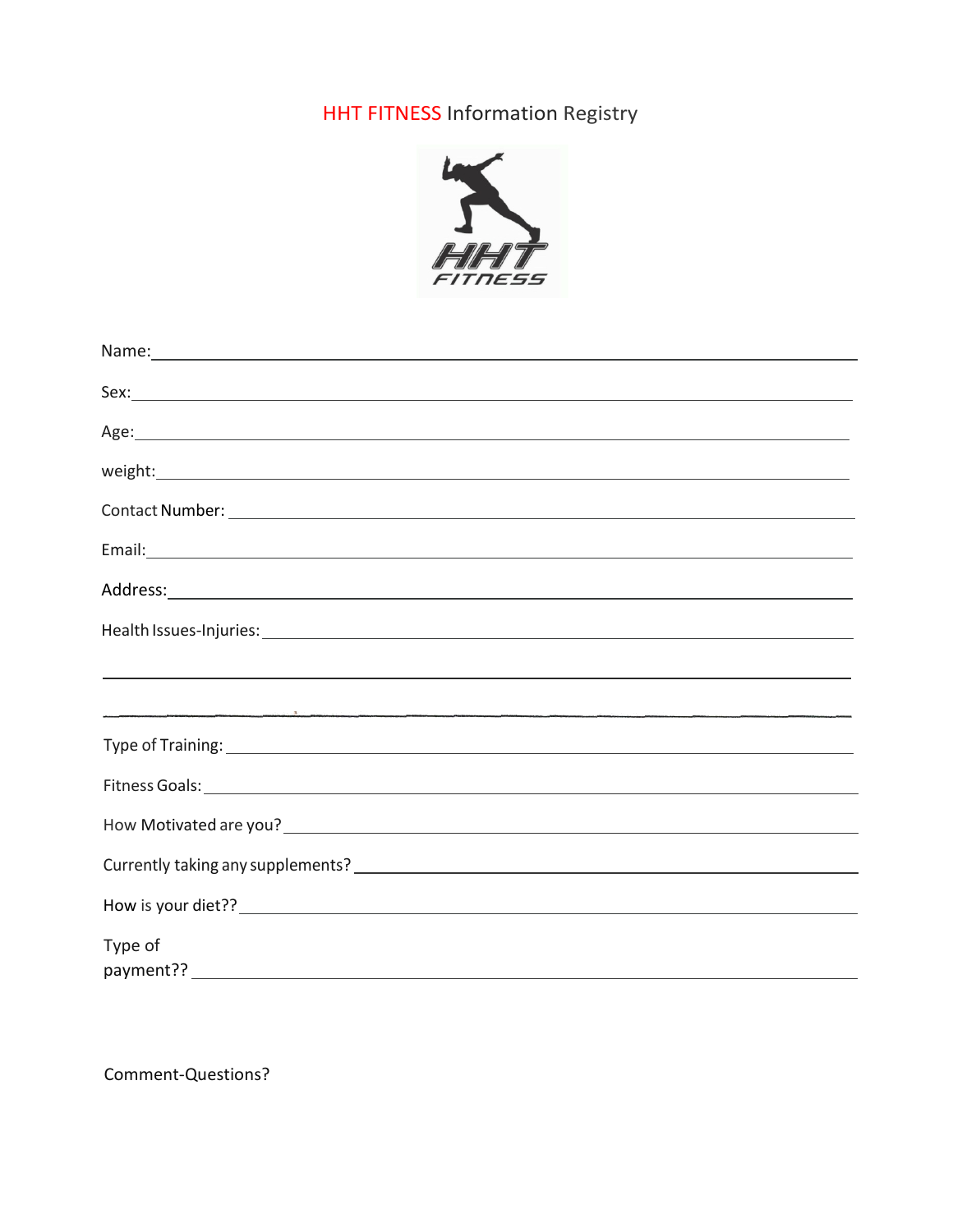# **HHT Fitness**

6159 Edmondson Ave, Catonsville, Md 21228 484-756-1727 **[www.hhtfitnesscenter.com](http://www.hhtfitness.com/)**

#### **HalfbamHalfamazinTraining, LLC Consent & Release of Liability**

In consideration for being permitted to participate in the HalfbamHalfamazinTraining, LLC boot camps, sports camps, fitness retreat, personal training, private training sessions and/or related fitness activities (individually and collectively, the "Activity") as well as the benefits that I will derive from my participation in the Activity, I hereby represent and agree as follows:

1. **Representations.** (a) I am physically fit and able to participate in the Activity; I am in good health, and I am unaware of any medical condition which might make my participation inadvisable. (b) I have no pre-existing physical limitation or condition which may be aggravated or harmed by my participation in the Activity. (c) I acknowledge my responsibility to acquire and maintain, during the period of each Activity, health insurance coverage sufficient to provide for all medical, vision or dental services and/or equipment required to treat any injury related to my participation in the Activity. (d) I hereby represent that I have such insurance coverage in effect as of the date set forth below. I understand that HalfbamHalfamazinTraining, LLC carries no dental, medical, vision or other health insurance for any participant and that I am solely responsible for securing my own health insurance coverage. (e) I acknowledge that I have had the opportunity to ask HalfbamHalfamazinTraining, LLC representatives any questions that I may have about the Activity (including but not limited to the various activities that comprise the Activity) that I believe are necessary in order to decide whether I am able to participate in the Activity and make the above representations. I represent that all such questions have been answered to my complete satisfaction. In connection with the above, I further represent that I have had an opportunity to inspect the equipment to be used in the Activity prior to my participation in it and, based upon my inspection; I have found all equipment to be in good condition and in proper working order.

2. **Assumption of Risk**. I acknowledge that my participation in the Activity carries with it certain inherent risks that cannot be eliminated regardless of the care taken to avoid injuries. I understand that the specific risks can and do vary from one activity to another and that these risks range from (a) minor injuries such as scratches, bruises, and sprains, to (b) major injuries such as eye injury or loss of sight, joint or back injuries, disfigurement, heart attacks, and concussions to (c) catastrophic injuries including paralysis and death.

3. **Release of Liability**. I, on behalf of myself, heirs, assigns, personal representatives and estate hereby release, forever discharge and covenant not to sue HalfbamHalfamazinTraining, LLC, their owners, managers, members, officers, employees, partners, sponsors, volunteers, agents, advisors and insurers, (the "Released Parties") from any and all liability from all claims, actions, suits or other proceedings resulting in personal injury, including death, accident, illness or property damage, I may suffer or sustain, regardless of fault, arising from or in connection with, my participation in the Activity, the equipment used during the Activity (whether provided by HalfbamHalfamazinTraining, LLC, a third party or myself) and the building or facilities where the Activity was located.

4. **Indemnification**. I hereby voluntarily release, forever discharge and agree to indemnify, defend and hold harmless the Released Parties from and against any and all claims, actions, suits, proceedings, costs, expenses, damages, and liabilities, including attorneys' fees, brought as a result of my participation in the Activity, the equipment used during the Activity (whether provided by HalfbamHalfamazinTraining, LLC, a third party or myself) and the building or facilities where the Activity occurred and to reimburse the Released Parties in full for any such expenses incurred.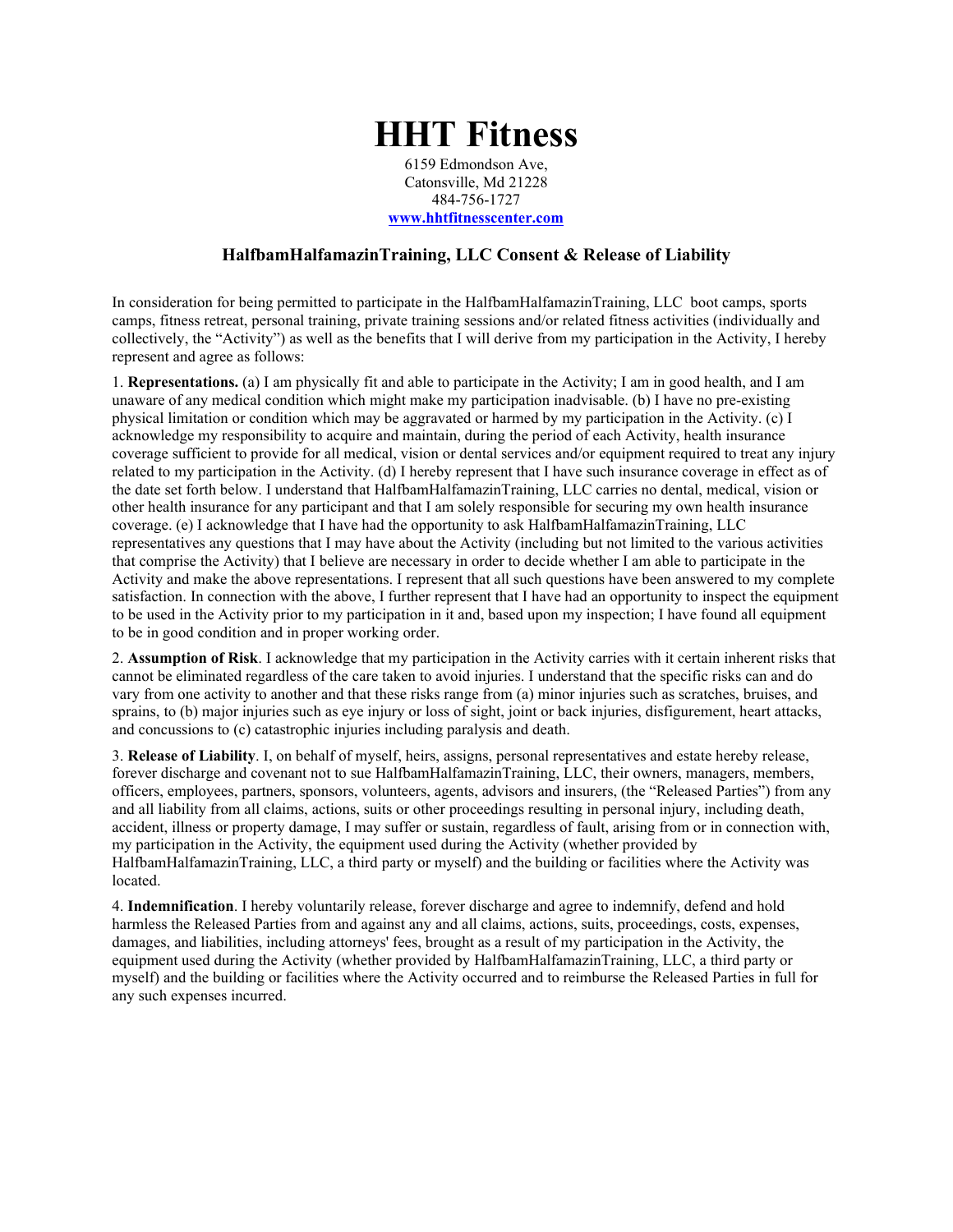5. **Name and Likeness**. I hereby grant to HalfbamHalfamazinTraining, LLC, its licensees, successors and assigns, the right to photograph and/or videotape me during my participation in the Activity and further grant HalfbamHalfamazinTraining, LLC the right to display, reproduce, use and/or otherwise exploit my appearance, image, testimonials, likeness, name and voice in perpetuity and throughout the world, in all media, whether now known or hereafter devised, and in all forms and formats, for any purpose whatsoever, without compensation, reservation or limitation. I understand that no photograph, videotape or other material of any kind needs to be submitted to me for my prior approval or inspection and I hereby release HalfbamHalfamazinTraining, LLC, its licensees, successors and assigns from any and all liability for any actual or alleged distortion of appearance, image or likeness as depicted in any photograph, videotape or other visual or audio-visual work resulting from its publication as well as any advertising copy or other printed materials that may be used in connection therewith or the use to which it may be applied. I agree that any visual or audio-visual work which depicts me (in whole or in part) shall be owned by HalfbamHalfamazinTraining, LLC and that HalfbamHalfamazinTraining, LLC may copyright same. To that end, I hereby assign and transfer to HalfbamHalfamazinTraining, LLC all right, title and interest in and to my appearance, image, likeness, voice as embodied in any audio, audio-visual or visual work. I agree that HalfbamHalfamazinTraining, LLC shall have the sole and exclusive right, title and possession to all original negatives, videotapes and related materials that may embody My Picture. I acknowledge that HalfbamHalfamazinTraining, LLC is under no obligation to exercise any rights granted herein.

6. **Miscellaneous.** If any part, article, paragraph, sentence or clause of this consent and release is not enforceable, the affected provision shall be curtailed and limited to the extent necessary to bring it in within the requirements of the law, and the remainder of this consent and release shall continue in full force and effect. This consent and release shall be governed by the laws of the State of Maryland. All provisions of this consent and release shall survive the termination or expiration of any Activity or my participation in any Activity contemplated hereby.

I knowingly intend my signature on this consent and release to be a complete defense to any legal or equitable proceeding that may be brought by me, or any person on their own or on my own behalf, for any personal injury, including death, accident, illness or property damage, including theft, I may suffer or sustain as a result of my voluntary participation in the Activity, and further intend this consent and release to be a complete and total release of liability for all negligent acts, failure to act, or breaches of duty owed to me, which result in my personal injury, accident, illness and/or property loss as a result of my participation in the Activity, the equipment used during the Activity (whether provided by HalfbamHalfamazinTraining, LLC, a third party or myself) and the building or facilities where the Activity occurred and to reimburse the Released Parties in full for any such expenses incurred. I represent that

I am 18 years of age or older, that I am legally competent and capable of executing this consent and release on my own behalf, that I have read the foregoing and have made a conscious decision to sign it of my own free will. I further represent that I understand and agree to the terms of this consent and release and have received a copy of same.

## **NOTICE OF CONSUMER RIGHTS**

Our business' registration number with the State's Consumer Protection

Division is \_\_\_\_\_\_\_\_\_. We are not required to carry a performance bond under the Maryland Health Club Services law because we do not accept more than three months' payment in advance or charge initiation fees over \$200. If the *(club/school/center/program)* is closed for a month or more, you are entitled to your choice of either an extension of the *(contract/agreement/program)* or a prorated refund. If the closing is not the fault of the business, we are entitled to choose. You have the right to cancel this *(contract/agreement/program)* within three business days after receipt of a copy of this agreement. Cancellation must be in writing, and delivered in person or by certified or registered mail. If you cancel, you are entitled to a full refund of all monies paid. If you become disabled for at least 3 months during the membership term and the disability is confirmed in writing by a physician, you are entitled to an extension of the *(contract/agreement/program).* Since we are exempt from the bonding requirement, we cannot collect payments during a member's disability extension so that we are not holding more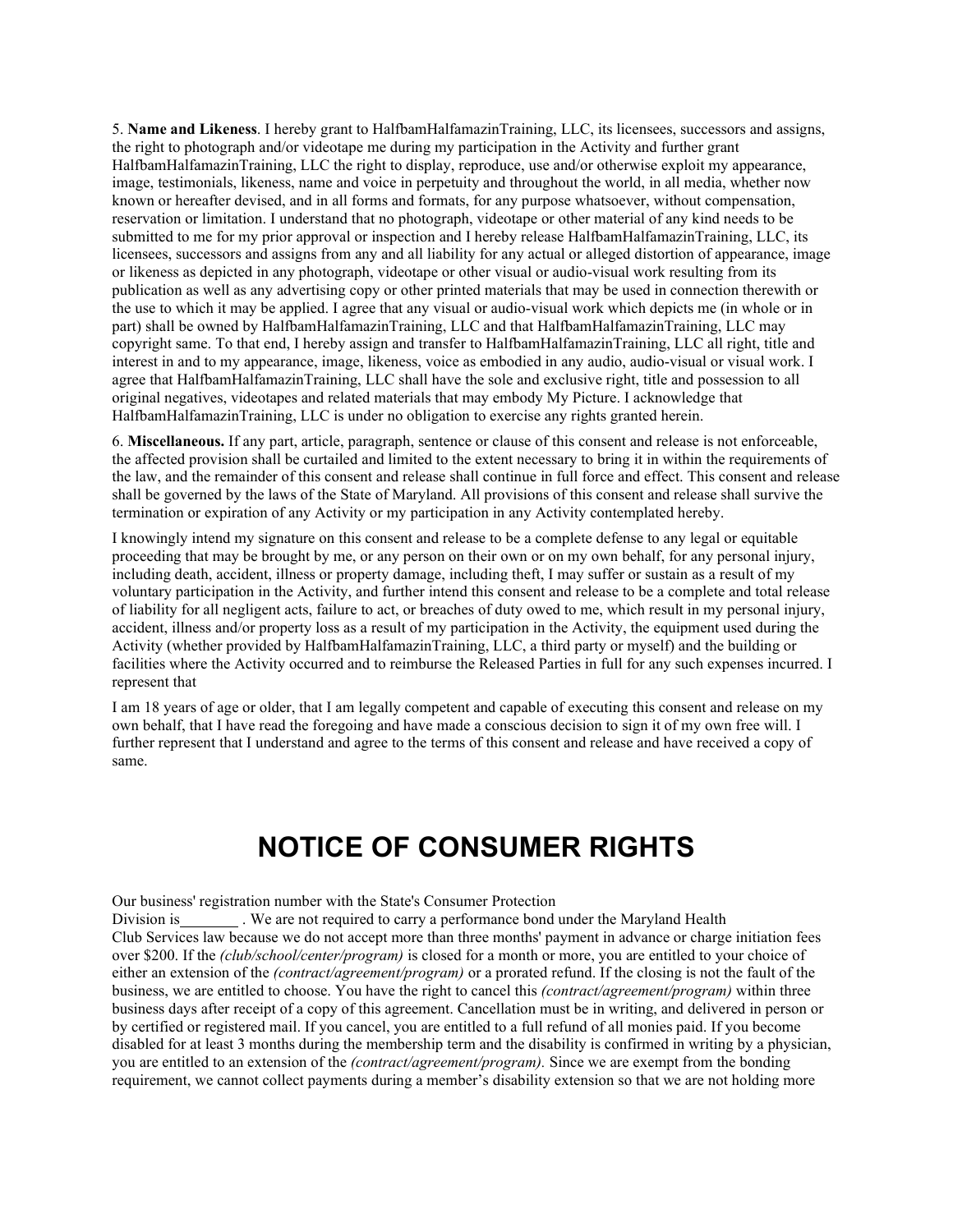than three months' payment in advance. This notice is an integral part of the application and contract for membership.

### **Rules & Regulations**

The member shall follow all the rules and regulations of the facility. We can revoke your membership privileges if these rules and regulations are not followed, and we expressly reserve the right to change these rules

You must be a member of the gym to enter and use the facility. Children are not allowed on site. This is not a gathering area for groups of people or friends, so please only enter the gym if you are a current member and are using the equipment for exercise.

All members must be at least 18 years of age. Anyone under 18 must be accompanied by parent or guardian or have consent forms filled out by parent or guardian giving permission.

The fitness center offers a non-threatening environment to get healthier. We discourage dropping weights, emotional outbursts, and loud grunting while working out. Please respect others who are trying to exercise.

No loud or offensive language or behavior.

All personal effects must be kept off workout floor, back packs, etc, should be stored in lockers.

There is no ownership of lockers. They are used on a first come, first serve basis. If you use a locker, please lock it using the key in the door and replace the key before you leave.

Keep the facilities clean. Please pick up after yourself and discard your trash.

Machines should be wiped down after each use. Wipes are provided at different stations throughout the fitness center

Re-rack weights after each use.

You cannot bring your own fitness equipment, ie- weights, benches, etc.

In the case of equipment malfunction, please notify the fitness center team via email at *cvarnerlai3@hhtfitness.com* 

In case of medical emergency, dial 911 by pressing 911; you do not need to dial 9 or # first.

The fitness center is not staffed. Please use caution when exercising.

There is no loitering, drug use, smoking, alcohol use or any illegal activity allowed in the facility.

Do not deface or destroy any property within the gym, including walls, floors, equipment, restroom facilities.

Proper workout attire is mandatory, ie. Gym shoes and shirts (no street clothes or shoes).

Please turn off all TVs on equipment after each use.

If you have been on the cardio equipment longer than 30 minutes and other members are waiting for the machine, please allow other members to use the machine.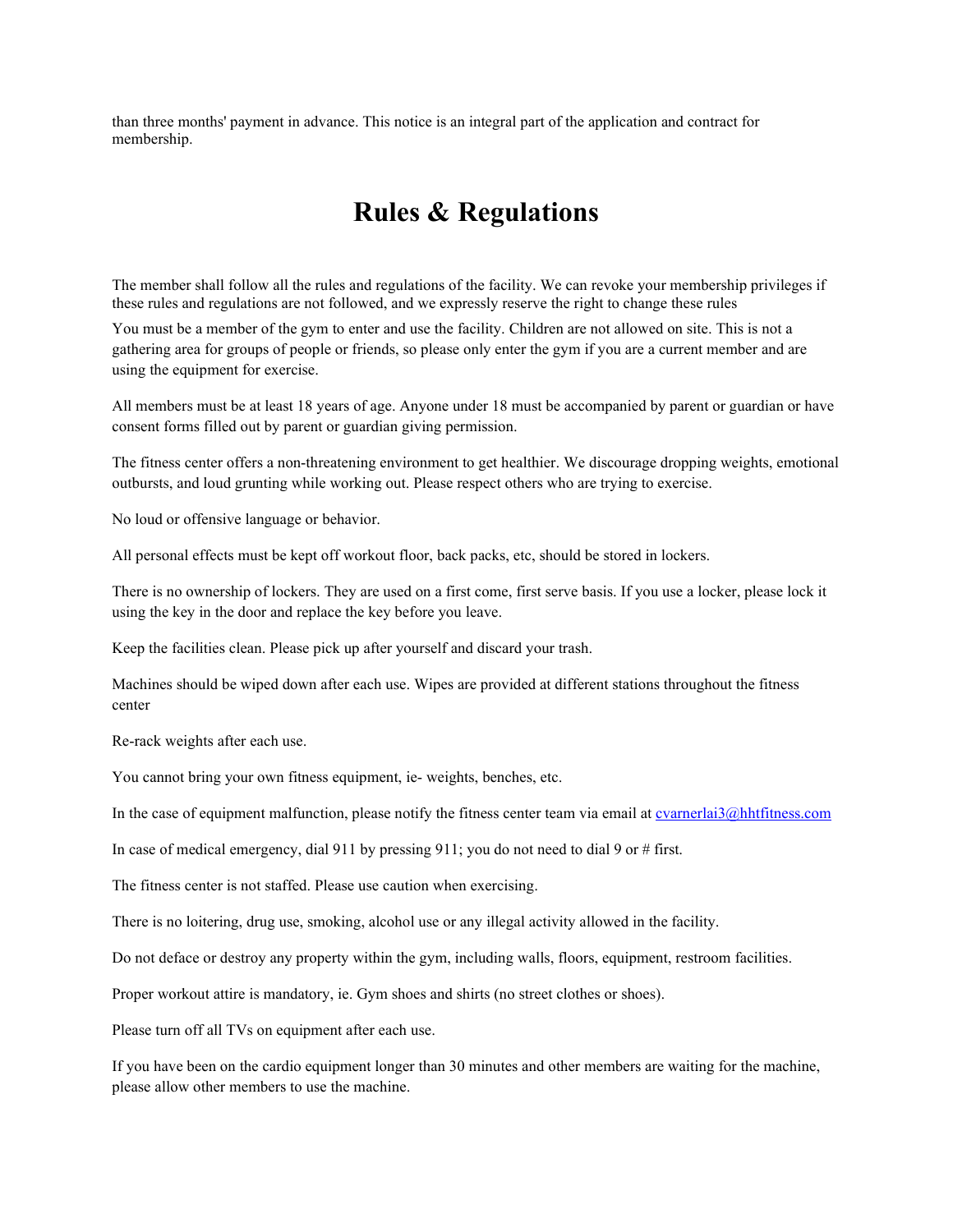Each strength training machine has placards with instructions for use. Please follow these instructions and do not make up your own ways to use the equipment.

 $\mathcal{L}_\mathcal{L} = \mathcal{L}_\mathcal{L} = \mathcal{L}_\mathcal{L} = \mathcal{L}_\mathcal{L} = \mathcal{L}_\mathcal{L} = \mathcal{L}_\mathcal{L} = \mathcal{L}_\mathcal{L} = \mathcal{L}_\mathcal{L} = \mathcal{L}_\mathcal{L} = \mathcal{L}_\mathcal{L} = \mathcal{L}_\mathcal{L} = \mathcal{L}_\mathcal{L} = \mathcal{L}_\mathcal{L} = \mathcal{L}_\mathcal{L} = \mathcal{L}_\mathcal{L} = \mathcal{L}_\mathcal{L} = \mathcal{L}_\mathcal{L}$ 

Rules, regulations and facilities are subject to change without notice.

Client Signature Date

\_\_\_\_\_\_\_\_\_\_\_\_\_\_\_\_\_\_\_\_\_\_\_\_\_\_\_\_\_\_\_\_\_\_\_ \_\_\_\_\_\_\_\_\_\_\_\_\_\_\_\_\_\_\_\_\_\_\_\_\_\_\_\_\_

Client Printed Name

Parent/Guardian Signature (if client is under the age of 18) Date

 $\mathcal{L}_\mathcal{L}$  , which is a set of the set of the set of the set of the set of the set of the set of the set of the set of the set of the set of the set of the set of the set of the set of the set of the set of the set of